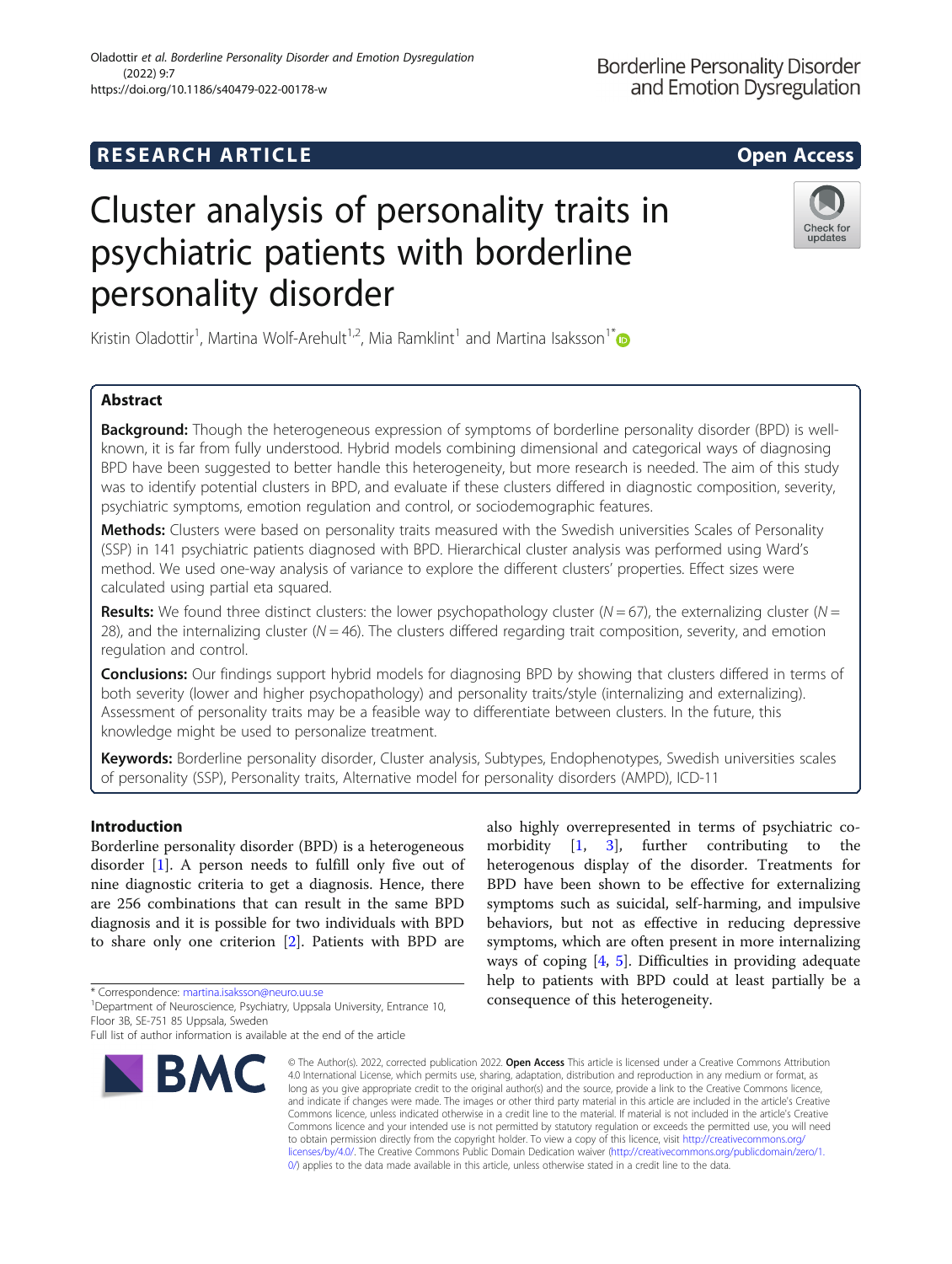Identifying subtypes is one way of trying to understand the heterogeneity of BPD. Cluster analyses have been performed to identify meaningful subgroups of the disorder. Several researchers have based their clusters on personality disorder ratings [\[2](#page-9-0), [6](#page-9-0)–[12](#page-9-0)]. Others have based their analyses on emotional regulation strategies [\[13](#page-9-0)], intrapersonal problem inventories [\[14](#page-9-0), [15](#page-9-0)], suicidal be-havior [[16](#page-9-0)], or a variety of demographic and psychological variables [\[17](#page-9-0)]. To date, findings on subtype patterns of BPD are diverse [[10\]](#page-9-0) – with differing numbers of clusters comprising differing characteristics – and consensus is not achieved. However, there are patterns that have recurred to some extent. One of the most common is the presence of an internalizing/inhibited cluster characterized by depressed mood, fear, and avoidance, and an externalizing/disinhibited cluster related to disinhibition and impulsivity [[2,](#page-9-0) [10](#page-9-0), [11,](#page-9-0) [13,](#page-9-0) [14](#page-9-0)]. Another recurring characteristic is the presence of clusters that differ in symptom severity or function [\[2](#page-9-0), [10](#page-9-0), [11,](#page-9-0) [13](#page-9-0)]. However, it is important to highlight that some researchers have found other subtypes not resembling these categories [[7,](#page-9-0) [12](#page-9-0)] and that the heterogeneity in BPD is far from resolved [[10\]](#page-9-0).

Subtyping in previous research has largely been based on the categorical way of diagnosing BPD, assuming that the diagnosis is either present or not. However, the categorical approach has been highly debated and criticized  $[18]$  $[18]$ , with newer findings indicating that a dimensional approach would be more appropriate for diagnosing per-sonality disorders [[1\]](#page-9-0). After extensive research [[19,](#page-9-0) [20\]](#page-10-0), a hybrid model that includes two main components was suggested for the new version of the Diagnostic and Statistical Manual of Mental Disorders (DSM-5) [[21\]](#page-10-0): 1) <sup>a</sup> severity or impairment criterion (dimensional) comprising four elements related to one's sense of self and interpersonal relationships, and 2) a style criterion comprising 25 facets (categorical), divided into the following broad domains: negative affectivity, detachment, antagonism, disinhibition, and psychoticism. Due to insufficient research and consensus, the old categorical way of diagnosing BPD was retained in the DSM-5. However, the Alternative Model for Personality Disorders (AMPD), which included the new suggestions, was added into a separate section of the manual for further research. In contrast, a hybrid model similar to the AMPD was included in ICD-11 [\[22](#page-10-0)], replacing the categorical description, with a dimensional severity indicator (personality difficulty, mild personality disorder, moderate personality disorder, and severe personality disorder) and a categorical trait indicator (negative affectivity, detachment, dissociality, disinhibition, and anankastia).

Criticism of the new dimensional or hybrid approach has included, for example, discrepancies regarding which facets, styles, or traits that are strong enough to be included in the model [[23\]](#page-10-0), and results failing to support a hybrid model [[1,](#page-9-0) [7](#page-9-0)]. Studies designed with a basis in cluster subgroups of BPD using the hybrid approach have been performed. For example, Gamache et al. [[10](#page-9-0)] found four clusters based on the AMPD, comprising a dimensional component of severity (BPD traits, moderate pathology, and severe pathology), with the moderate pathology cluster separated into two categorical dimensions of impulsivity vs. identity/depressiveness, resembling the externalizing-internalizing findings of previous studies [\[2,](#page-9-0) [13\]](#page-9-0).

In the present study, we aimed to identify clusters in BPD based on personality traits known to be related to vulnerability for developing psychopathology. We also wanted to evaluate if the clusters differed in diagnostic composition, severity, psychiatric symptoms, emotion regulation and control, or sociodemographic features. We hypothesized that we would find distinct clusters. Although our approach was exploratory, with the aim to evaluate clusters in terms of both content and number, we hypothesized that we would find clusters characterized by traits related to inhibition/internalization and disinhibition/externalization, with the inhibited cluster showing less adventure seeking, impulsiveness, and aggressiveness.

## Methods

## **Participants**

Participants were 141 psychiatric patients who completed a diagnostic evaluation with the Structured Clinical Interview for axis II personality disorders (SCID-II; 24) at the dialectical behavior therapy (DBT) clinic in Uppsala, Sweden. The clinic treats patients with BPD, and in some cases patients fulfilling four criteria (i.e., not fulfilling a BPD diagnosis). The inclusion criterion for this study was that a patient fulfilled the criteria for a full BPD diagnosis. Exclusion criteria were if the patient was unable to complete the questionnaires, for example, if the patient was too sick or unstable, if they had a cognitive impairment, or if they had insufficient knowledge of the Swedish language. A flowchart of the recruitment process is presented in Fig. [1;](#page-2-0) demographic characteristics are presented in Table [1](#page-2-0).

## **Instruments**

## Swedish universities scales of personality

The Swedish universities Scales of Personality (SSP) is a self-rating scale that measures stable personality traits based on biological theories related to psychopathologies [[24\]](#page-10-0). The forerunner, the Karolinska Scales of Personality, was developed in 1970 with the intention to quantify well-established personality constructs known to be related to psychiatric disorders. The scale underwent a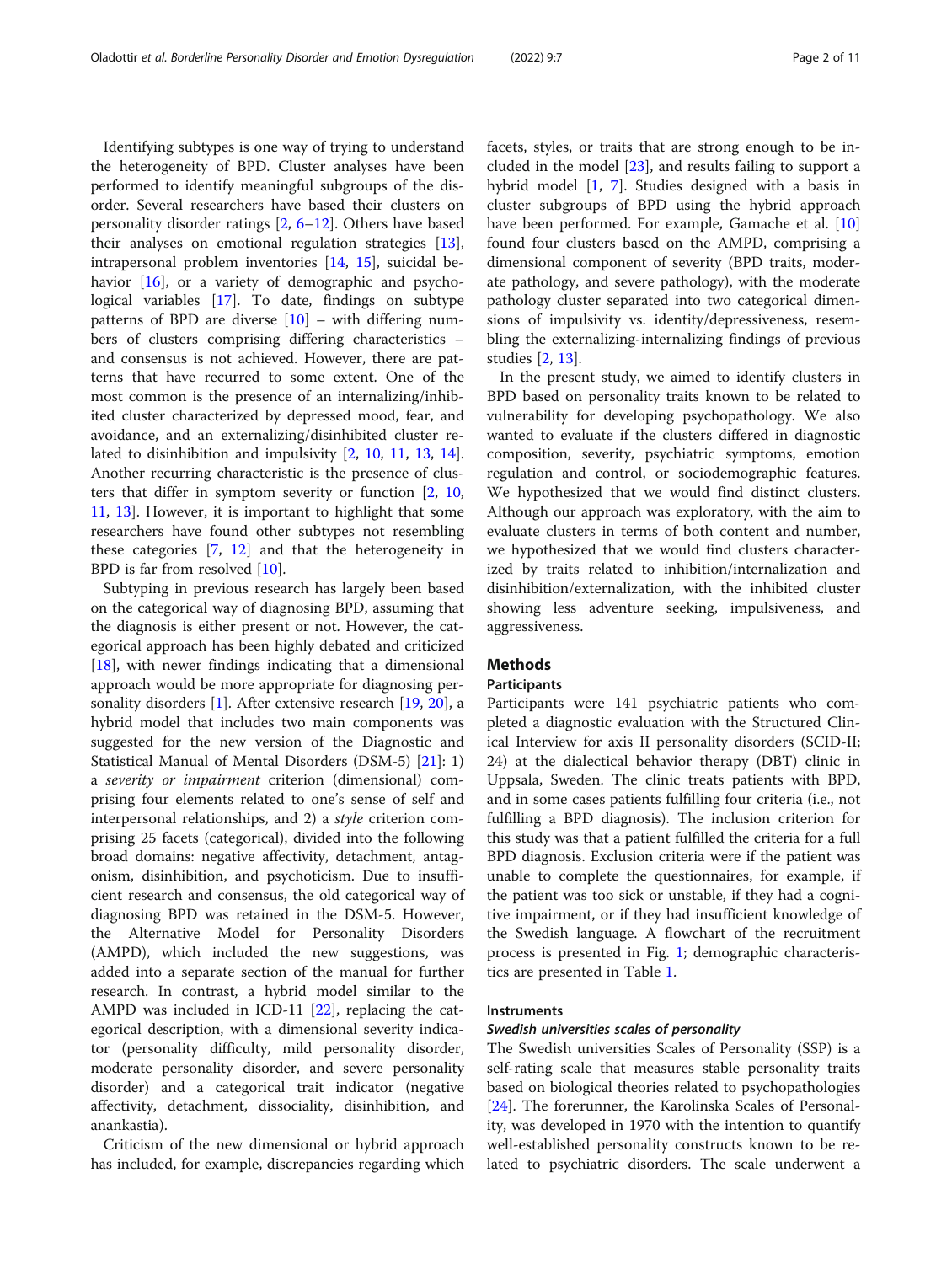Fig. 1 Flowchart of participant recruitment. Note. SCID-II = Structured Clinical Interview for axis II personality disorders, BPD = borderline personality disorder, DBT = dialectical behavior therapy, SSP = Swedish universities Scales of Personality

thorough revision in 2000 to improve its psychometric qualities, and the revised version was called SSP [\[24](#page-10-0)]. SSP has 91 items that the patient answers on a Likert scale ranging from 1 to 4 (1 = not true at all,  $4 =$  exactly right). SSP consists of 13 subscales divided into three overarching factors: 1) the Neuroticism factor, containing the subscales Somatic trait anxiety, Psychic trait anxiety, Stress susceptibility, Lack of assertiveness, and Embitterment, 2) the Aggressiveness factor, containing the subscales Social desirability (reversed), Trait irritability, Verbal trait aggression, and Physical trait aggression, and 3) the Extraversion factor, containing the subscales Impulsiveness, Adventure seeking, and Detachment (reversed). High scores indicate more distinct features of that trait. Results are presented as t-scores that are standardized in relation to the general population. The mean score is 50, with 10 being equivalent to one standard deviation. Internal consistency has been satisfactory for all subscales except social desirability [\[24\]](#page-10-0). SSP encompasses a range of questions measuring personality traits that are adaptive or not necessarily maladaptive (e.g., "I don't have much patience") and personality traits that are generally maladaptive (e.g., "If someone hits me, I hit back"). A comparison between SSP and several other personality instruments, including the revised NEO personality inventory (NEO-PI-R), related to the Five Factor Model of personality, was recently published [\[25](#page-10-0)]. Strong correlations were found between SSP and NEO-PI-R regarding neuroticism, extraversion, and aggression/agreeableness, while correlations between other scales were weaker (Fagerberg 2021). We chose SSP as our cluster instrument, as it is a well-validated instrument that encompasses traits shown to correlate with psychiatric psychopathologies. Since the new hybrid models in DSM-5 and ICD-11 aim to differentiate between personality traits/styles, information about clusters based on this instrument could contribute to future debate. In the present study, personality traits or groups of personality traits (factors) from SSP are comparable to personality styles/traits/facets as described in the AMPD and the ICD-11 model.

## Borderline symptom list – short version

The Borderline Symptom List – short version (BSL-23) is a scale that estimates the severity of BPD symptoms [[26,](#page-10-0) [27\]](#page-10-0). It includes 23 items, and is a condensed version of BSL-95 [[28](#page-10-0)]. The psychometric properties of BSL-23 have been compared with BSL-95, showing a high correlation of mean scores between the scales. The score of BSL-23 is calculated as the mean of all items. Patients evaluate the symptoms they have had during the preceding week on a Likert scale ranging from 0 to 4 ( $0 = no$ ) symptoms, 4 = very strong). BSL-23 has good test-retest

Table 1 Demographic characteristics of the 141 participants diagnosed with borderline personality disorder

In a relationship 79 (56.0) Single 61 (43.3) No information 1 (0.7)

Male 16 (11.3) Female 125 (88.7)

Working/studying 80 (56.7) Not working/studying 60 (42.6) No information 1 (0.7)

Primary school 32 (22.7) Secondary school 79 (56.0) Post-secondary education 29 (20.6) No information 1 (0.7)

Civil status

Gender

**Occupation** 

Educational attainment

<span id="page-2-0"></span>

|  | οττιr et al. Borderline Personality Disorder and Emotion Dysregulation |  | (2022) 9:7 |  |
|--|------------------------------------------------------------------------|--|------------|--|
|  |                                                                        |  |            |  |

| Referred to the DBT<br>clinic at Uppsala<br>University Hospital<br>$(n = 378)$                                                                                                                                                                                     | Did not complete<br>diagnostic assessment<br>$(n = 27)$                                                                                                                                                                                                                                                                             |
|--------------------------------------------------------------------------------------------------------------------------------------------------------------------------------------------------------------------------------------------------------------------|-------------------------------------------------------------------------------------------------------------------------------------------------------------------------------------------------------------------------------------------------------------------------------------------------------------------------------------|
| Diagnostic evaluation<br>with SCID II BPD items<br>$(n = 351)$<br>Eligible and asked to<br>participate ( $n = 213$ )                                                                                                                                               | Excluded due to:<br>No BPD diagnosis<br>$(n = 45)$<br>Unable to complete<br>questionnaires due to<br>cognitive impairment<br>$(n=3)$ , not being fluent<br>in Swedish $(n = 3)$ or<br>being too sick or<br>unstable $(n = 9)$<br>Other reason, e.g.,<br>diagnostic assessment<br>not yet finished, not<br>asked, unknown $(n = 78)$ |
| Included in analyses<br>$(n = 141)$                                                                                                                                                                                                                                | Declined participation<br>$(n = 57)$<br>Did not return self-rating<br>instruments $(n = 11)$<br>Missing items in SSP<br>$(n = 4)$                                                                                                                                                                                                   |
| Fig. 1 Flowchart of participant recruitment. Note. SCID-II = Structured<br>Clinical Interview for axis II personality disorders, BPD = borderline<br>personality disorder, DBT = dialectical behavior therapy, SSP =<br>Swedish universities Scales of Personality |                                                                                                                                                                                                                                                                                                                                     |

n (%)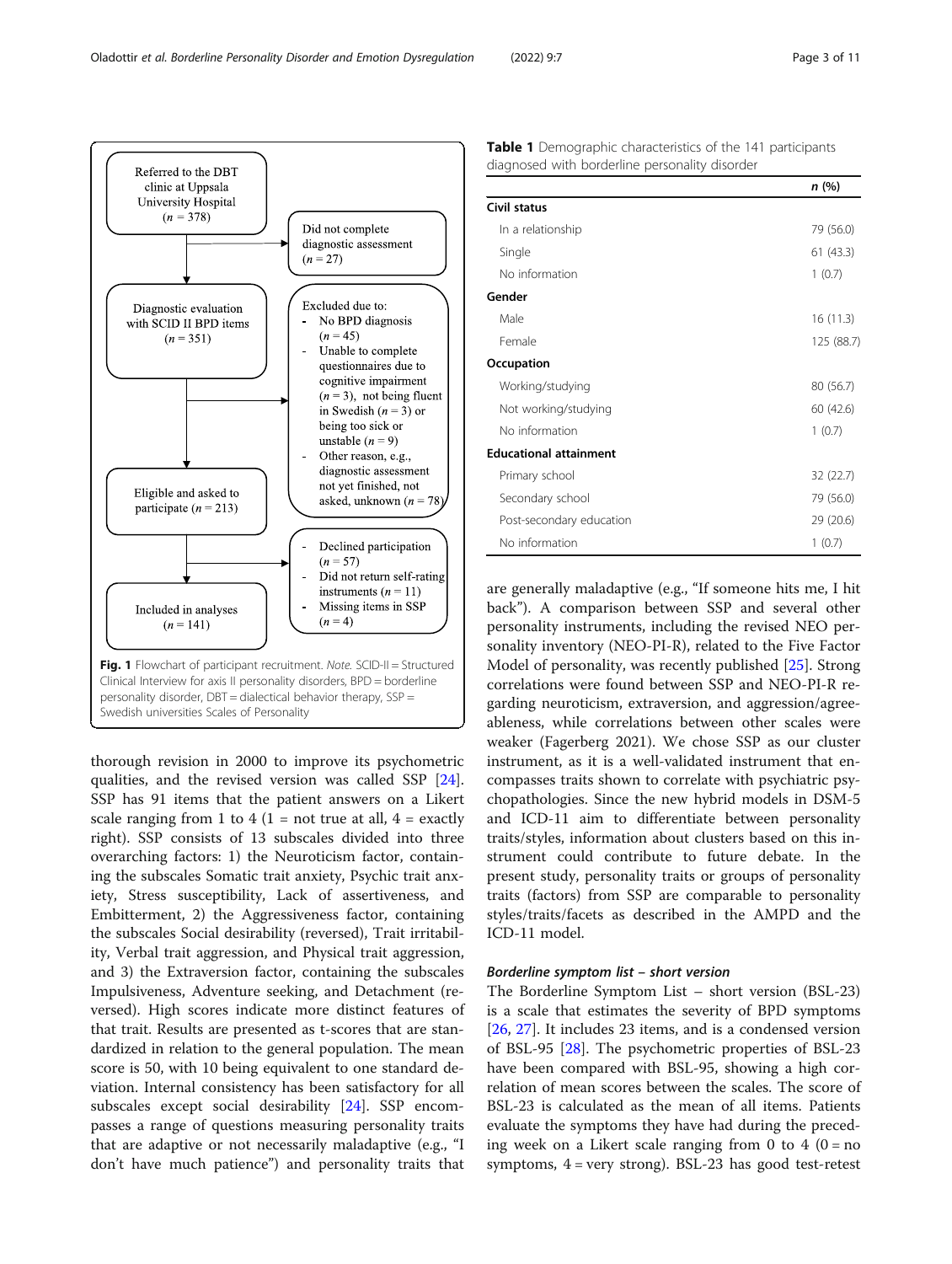reliability, excellent internal consistency, and good validity [[26\]](#page-10-0). The Swedish version has not yet been evaluated.

#### Difficulties in emotion regulation scale – short version

The Difficulties in Emotion Regulation Scale – short version (DERS-16) [\[29\]](#page-10-0) is a condensed version of the selfrating scale DERS [\[30\]](#page-10-0) that estimates different dimensions of difficulties in emotion regulation. DERS-16 contains 16 items that are rated on a Likert scale ranging from 1 to 5 (1 = almost never,  $5$  = almost always). Higher scores on DERS-16 reflect more difficulties in emotion regulation. DERS-16 has good test-retest reliability, excellent internal consistency, and has been validated in Swedish [[29\]](#page-10-0).

# Ego Undercontrol scale – short version

The Ego Undercontrol Scale – short version (EUC-13) is a self-rating scale that estimates emotion control or, in other words, the ability to inhibit emotions and expression in order to pursue long-term goals [[31\]](#page-10-0). The scale provides an estimate of where an individual rates themself on the spectrum from high emotion control (overcontrol) to low emotion control (undercontrol). Overcontrolled individuals are inhibited in affection and expressiveness. Undercontrolled individuals express strong affects and are impulsive. The patient responds on a Likert scale from 1 to 4 (1 = not at all, 4 = totally agree). EUC-13 has good test-retest reliability. The internal consistency is satisfactory, except for the questions about socially restrained behavior [\[31](#page-10-0)]. The global score is recommended for assessing over-/undercontrol. The scale is based on a longer version with 37 items [[32\]](#page-10-0). In the beginning of the study, the condensed-13 item version was not yet finalized. Therefore, the 13 items were extracted from the longer version in this study. EUC-13 has been validated in Swedish [[31](#page-10-0)].

## Hopkins symptom checklist – short version

The Hopkins Symptom Checklist – short version (HSCL-25) is a condensed version of HSCL [\[33\]](#page-10-0), which is a self-rating scale screening for symptoms of anxiety and depression. If the mean rating is equal to or higher than 1.75, it indicates that the patient is in need of treatment [\[34\]](#page-10-0). HSCL-25 contains 25 items which the patient answers on a Likert scale ranging from 1 to 4  $(1 = not at$ all, 4 = very). HSCL-25 has satisfactory reliability and validity, and has been validated in Swedish [[34\]](#page-10-0).

## Structured clinical interview for axis II personality disorders

SCID-II is a semi-structured clinical interview [\[35](#page-10-0)] used to diagnose personality disorders in accordance with the DSM [[21,](#page-10-0) [36](#page-10-0)]. It is a well-studied, reliable, and valid instrument considered appropriate for diagnosing personality disorders, including BPD [[37\]](#page-10-0). The evaluation of

BPD includes nine items, each representing a diagnostic criterion. During the interview, participants are asked a number of questions about each item so the interviewer can evaluate whether the criterion is not fulfilled, partly fulfilled, or fulfilled. The SCID-II has shown good intra-rater and inter-rater reliability [[38](#page-10-0)]. For the present study, the general personality disorder criteria and the borderline items were used.

The staff in the DBT team performing the interviews were five experienced psychologists. One of the authors (MWA), who was team leader at the time, was seen as an expert and initially co-rated one filmed interview from each psychologist. She agreed with the evaluation in all cases. Later in the study, seven new raters were trained before being included as interviewers. They showed complete agreement regarding current BPD diagnosis in four out of five interviews (80%), with prevalence and bias-adjusted kappa [\[39](#page-10-0)] ranging from 0.6 to 1.0 between assessors.

# Missing data

Missing data were rare. For SSP, missing values were handled using a syntax where, if one item for one subscale was missing, the scale was divided by six instead of seven. If more than one item was missing, the whole scale was deleted from the analyses; the participant was then also removed from the analyses. Missing values for the other instruments were:  $< 1\%$  for BSL-23, DERS-16, and HSCL-25, and 2.3% for EUC-13. Missing values were handled through mean imputation, meaning that the missing item was replaced by the item average for that subscale.

#### Data analysis

To find out if there were different subgroups of BPD, we used Ward's hierarchical cluster analysis with squared Euclidean distances. Cluster memberships were tested for two- to six-cluster solutions on the 13 SSP subscales (see dendogram in Fig. [2](#page-4-0)). Six was set as the maximum, as a larger number of clusters would yield too small groups (a maximum of 20 cluster members, if distributed equally across seven clusters). Hierarchical cluster analysis is exploratory, and the optimal solution is chosen based on reviewing the dendrogram, and evaluating whether the clusters in different solutions yield meaningful differences with regard to the outcomes. To explore the different cluster properties, we used one-way analysis of variance (ANOVA) for the following scales: SSP, HSCL-25, BSL-23, EUC-13, and DERS-16. Tukey's Honest Significant Difference was used as a post-hoc test. Effect sizes were calculated using partial eta squared (partial  $\eta^2$ ). For nominal data, we used the chi-squared test and Bonferroni's post-hoc test, with Cramér's V for calculations of effect sizes. The data were processed with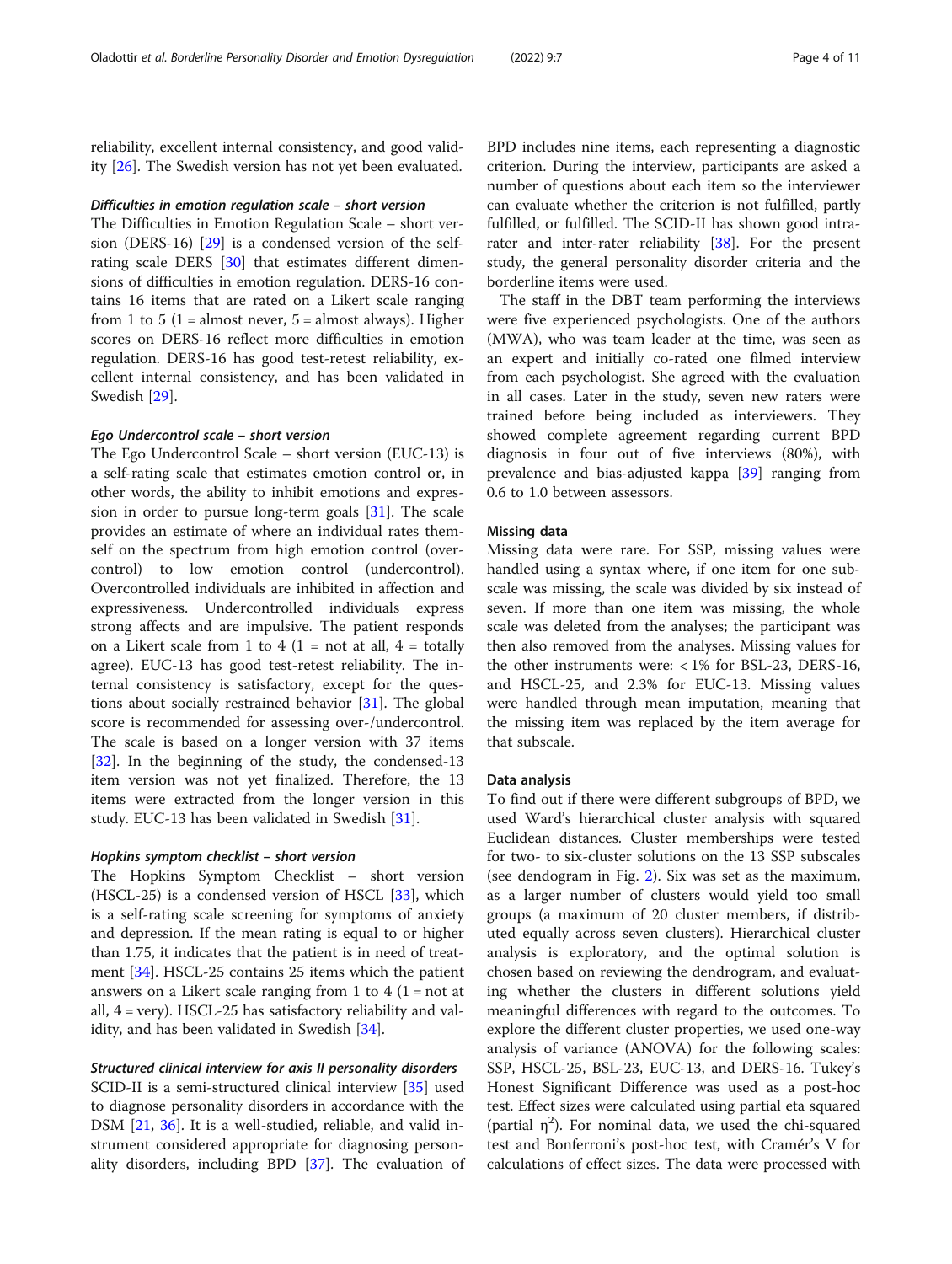<span id="page-4-0"></span>

SPSS version 26 for Windows. The significance level was set to 5%.

## Ethical considerations

Ethical approval was granted by the Regional Ethics Committee in Uppsala, ref. no. 2013/156 and 2014/252. All participants gave informed consent.

# Results

# Cluster analysis

The three-cluster solution was superior to the others since it demonstrated distinct psychopathology between the clusters, differentiating them from each other. The two-cluster solution provided two distinct clusters (one lower and one higher psychopathology), but failed to capture the meaningful differences, supported by the ANOVA, when the higher psychopathology cluster was separated into two. Solutions with four clusters or more did not separate the clusters as well as the solutions with two or three clusters. The clusters in the chosen threecluster solution were named the lower psychopathology cluster, the externalizing cluster, and the internalizing

cluster. The three clusters were similar with respect to civil status, educational attainment, gender, and age (See Table 2). Individuals in the internalizing cluster were more often on long-term sick leave or unemployed (57.8%) than those in the externalizing cluster (39.3%) or the lower psychopathology cluster (34.3%), see Table 2. The three clusters had a handful of features in common, but differed in regard to other characteristics, such as aggression and adventure seeking (details are presented below and in Table [3](#page-5-0)).

# BPD clusters in SSP

The lower psychopathology cluster  $(N = 67)$  demonstrated lower detachment, embitterment, irritability, mistrust, verbal aggression, and physical aggression than both the other clusters. It also displayed higher social desirability than the other clusters. The externalizing *cluster* ( $N = 28$ ) demonstrated higher impulsiveness, adventure seeking, verbal aggression, and physical aggression than the other clusters. The internalizing cluster  $(N = 46)$  showed higher psychic anxiety, stress susceptibility, lack of assertiveness and detachment, and lower

Table 2 Distribution of age, civil status, occupation, and education attainment for the BPD clusters

|                                     | Lower psychopathology<br>cluster, $n$ $%$ | Externalizing cluster, n (%) | Internalizing<br>cluster, $n$ $%$ | Post-hoc  |
|-------------------------------------|-------------------------------------------|------------------------------|-----------------------------------|-----------|
| Civil status <sup>1</sup>           |                                           |                              |                                   |           |
| Single                              | 31 (46.3%)                                | 13 (46.4%)                   | 17 (37.8%)                        |           |
| In a relationship                   | 36 (53.7%)                                | 15 (53%)                     | 28 (62.2%)                        |           |
| Occupation <sup>2</sup>             |                                           |                              |                                   |           |
| Working/studying                    | 44 (65.7%)                                | 17 (60.7%)                   | 19 (42.2%)                        | $C < A^*$ |
| Not working/studying                | 23 (34.3%)                                | 11 (39.3%)                   | 26 (57.8%)                        | $A < C^*$ |
| Educational attainment <sup>3</sup> |                                           |                              |                                   |           |
| Primary school                      | 19 (28.4%)                                | 3(10.7%)                     | 11 (25.6%)                        |           |
| Secondary school                    | 32 (47.8%)                                | 19 (67.9%)                   | 28 (65.1%)                        |           |
| Post-secondary education            | 16 (23.9%)                                | 6(21.4%)                     | 4 (9.3%)                          |           |
| Gender                              |                                           |                              |                                   |           |
| Female                              | 58 (86.6%)                                | 25 (89.3%)                   | 42 (91.3%)                        |           |
| Male                                | 9 (13.4%)                                 | 3 (10.7%)                    | 4(8.7%)                           |           |
| Mean age (SD)                       | 26.8(8.3)                                 | 26.6(6.4)                    | 26.7(5.9)                         |           |

Note.  $* p < 0.05$ ,  $1 n = 140$ ,  $2 n = 140$   $3$ ,  $n = 138$ . Bonferroni's post-hoc test was used for group comparisons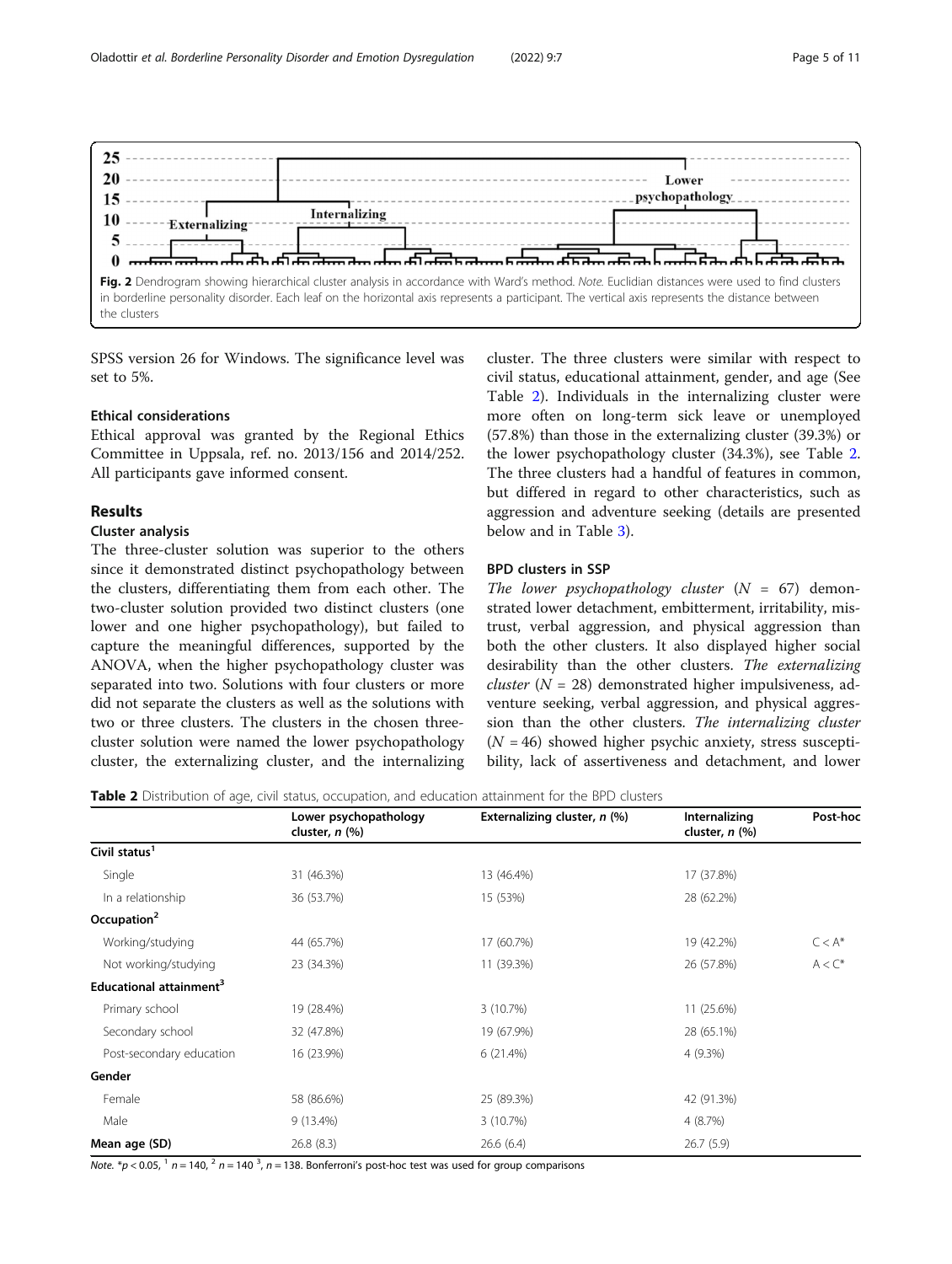|                                            | Lower<br>psychopathology<br>cluster, mean (SD) | Externalizing<br>cluster, mean (SD) | Internalizing<br>cluster, mean (SD) | Effect sizepartial $\eta^2$ F |       | Post-hoc                                          |
|--------------------------------------------|------------------------------------------------|-------------------------------------|-------------------------------------|-------------------------------|-------|---------------------------------------------------|
| Somatic trait anxiety                      | 65.7(8.9)                                      | 69.7(7.5)                           | 71.3(9.0)                           | 0.08                          | 6.18  | $A < C^{**}$                                      |
| Psychic trait anxiety                      | 65.0 (8.4)                                     | 66.7(8.7)                           | 72.7 (5.9)                          | 0.17                          | 14.09 | $B < C^{**}$ , $A < C^{***}$                      |
| <b>Stress susceptibility</b>               | 71.0 (10.7)                                    | 70.0 (14.7)                         | 79.6 (6.4)                          | 0.14                          | 11.23 | $B < C***$ , $A < C***$                           |
| Lack of assertiveness                      | 56.9 (12.1)                                    | 49.9(8.0)                           | 64.3 (10.4)                         | 0.19                          | 15.74 | $B < A^{**}$ , $A < C^{***}$ , $B < C^*$          |
| <b>Impulsiveness</b>                       | 59.5 (10.6)                                    | 66.5(10.1)                          | 56.2 (11.7)                         | 0.10                          | 7.86  | $A < B^*$ , $C < B^{***}$                         |
| <b>Adventure seeking</b>                   | 49.7 (11.1)                                    | 56.9 (11.4)                         | 42.9 (10.4)                         | 0.17                          |       | 14.57 $A < B^{**}$ , $C < B^{***}$ , $C < A^{**}$ |
| <b>Detachment</b>                          | 50.3(9.4)                                      | 56.2(9.1)                           | 62.4(10.5)                          | 0.24                          |       | 21.58 $A < B^*$ , $B < C^*$ .<br>$A < C***$       |
| Social desirability                        | 45.4 (11.4)                                    | 35.7(9.3)                           | 36.7(11.7)                          | 0.15                          | 11.91 | $B < A***$ , $C < A***$                           |
| <b>Embitterment</b>                        | 70.6 (9.5)                                     | 78.4 (7.0)                          | 80.2 (9.0)                          | 0.21                          | 18.20 | $A < B^{***}$ , $A < C^{***}$                     |
| <b>Trait irritability</b>                  | 61.9(9.6)                                      | 73.5 (7.7)                          | 70.0 (8.6)                          | 0.23                          | 20.90 | $A < B***$ , $A < C***$                           |
| <b>Mistrust</b>                            | 64.3 (12.2)                                    | 80.1(5.4)                           | 78.1 (9.7)                          | 0.34                          |       | 34.96 $A < B***$ , $A < C***$                     |
| Verbal trait aggression                    | 54.4 (11.3)                                    | 76.2 (5.9)                          | 60.9(8.0)                           | 0.43                          |       | 52.52 $A < B***$ , $C < B***$ , $A < C***$        |
| <b>Physical trait aggression</b> 51 (12.7) |                                                | 73.6 (9.3)                          | 59.4 (11.8)                         | 0.35                          |       | 36.65 $A < B***$ , $C < B***$ , $A < C***$        |

<span id="page-5-0"></span>Table 3 Personality dimensions measured with SSP in the three-cluster solution of borderline personality disorder

Note. Effect size partial  $\eta^2$  small: 0.01, moderate: 0.06, large: 0.14 (37). Post-hoc Tukey \* p > 0.05, \*\* p < 0.01, \*\*\* p < 0.001. SSP = Swedish universities Scale of Personality

adventure seeking than the other clusters. Effect sizes between clusters were moderate to large.Output on SSP subscales from each cluster is presented in Fig. [3.](#page-6-0)

## Cluster differences in fulfilled SCID-II criteria

Difficulty controlling anger was the only diagnostic criterion that differed between the clusters (see Table [4](#page-7-0)), with the individuals in the externalizing cluster more often fulfilling the criterion than those in the lower psychopathology and internalizing clusters. The lower psychopathology cluster fulfilled fewer criteria than the externalizing and internalizing clusters.

# Cluster differences in BPD severity, emotion regulation and control, and overall psychiatric symptoms

As presented in Table [5,](#page-7-0) the one-way ANOVA showed that the lower psychopathology cluster reported less severe BPD symptoms (BSL-23 scores) and less difficulties in emotion regulation (DERS-16 scores) than the externalizing and internalizing clusters. In addition, the externalizing cluster was more undercontrolled, as assessed with EUC-13, than the internalizing cluster. The lower psychopathology cluster had lower total anxiety and depression, measured with HSCL-25, than the externalizing and internalizing clusters. However, all three clusters had depression and anxiety ratings higher than the clinical cut-off of 1.7 [\[33](#page-10-0)]. Effect sizes were generally moderate.

# **Discussion**

The current study aimed to identify possible clusters of BPD based on personality traits and to evaluate if these

clusters differed in terms of psychiatric symptoms, severity, emotion regulation and control, or sociodemographic features. Three clusters were identified: the lower psychopathology, the externalizing, and the internalizing. The clusters differed from each other in terms of both severity (lower and higher psychopathology) and style (internalizing and externalizing). The latter supported our hypotheses. The clusters also shared many similarities, indicating a common psychiatric profile in BPD.

A three-cluster solution was determined as the bestfitting solution in this study, in line with several other studies [\[2](#page-9-0), [11,](#page-9-0) [12,](#page-9-0) [17](#page-9-0)]. Previously, other cluster solutions have also been found. For example, Leihener et al. [[14](#page-9-0)] and Soloff and Chiappetta [[16\]](#page-9-0) found two-cluster solutions, Gamache et al. [\[10\]](#page-9-0) and Sleuwaegen et al. [[13](#page-9-0)] found four-cluster solutions, while Salzer et al. [[15](#page-9-0)] found a five-cluster solution.

One of the key findings in our study was the identification of a cluster that differed from the others in terms of severity. The lower psychopathology cluster was characterized by less detachment, embitterment, mistrust, irritability, verbal aggression and physical aggression, and more social desirability than the other clusters. Also, participants in this cluster had fewer problems with emotion regulation, less severe BPD symptoms and anxiety and depressive symptoms, and fulfilled fewer BPD criteria. Gustavsson et al. [[24](#page-10-0)] have evaluated personality traits from SSP in a general, non-clinical, Swedish population, providing normative data that can be used for comparison in other studies. When contrasted to these non-clinical data, the lower psychopathology cluster was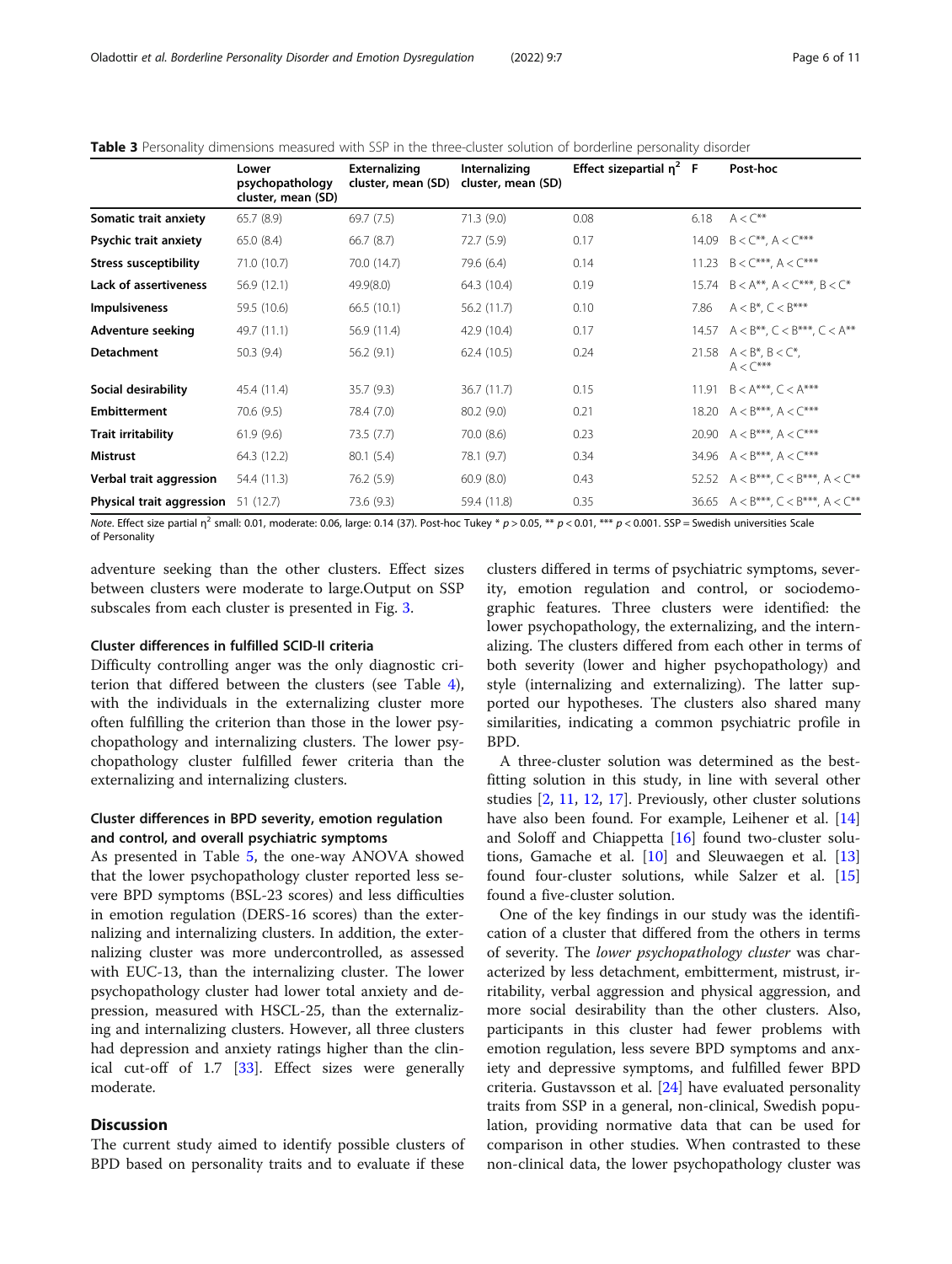Impulsiveness

Adventure seeking

Detachment

Social desirability

**Embitterment** 

Trait irritability

**Mistrust** 

Verbal trait aggression

<span id="page-6-0"></span>90

 $80$ 

70

50

 $40$ 

 $3<sup>1</sup>$ 

 $20$ 

somatic trait anxiety

Psychic trait anxiety

Stress susceptibility

ack of assertiveness

Mean value 60





more similar to the ratings of a general population, with detachment, aggression, and social desirability closer to the population mean. Like some previous cluster analytic studies on BPD, both those based on categorical diagnostics and those based on hybrid/dimensional diagnostics, our findings supported the idea that a severity component is important for understanding the heterogeneity of the disorder [\[2,](#page-9-0) [10,](#page-9-0) [11,](#page-9-0) [13,](#page-9-0) [17](#page-9-0)]. For example, Smits et al. found a core BPD cluster characterized by more severe BPD [[2\]](#page-9-0). Gamache et al. [[10](#page-9-0)], who used the AMPD for diagnosing the sample (including subclinical BPD), found three levels of severity. Interestingly, when testing the different cluster solutions in this study, the two-cluster solution maintained the higher and lower psychopathology clusters, while the internalizing and externalizing clusters were merged – indicating severity as a distinct factor, separate from the qualitative differences between the two qualitative styles.

Another key finding was that the externalizing and internalizing clusters differed from each other, and that these differences were characterized by qualitative style differences, rather than severity. The externalizing cluster was characterized by traits like higher impulsiveness, adventure seeking, verbal aggression and physical aggression compared with both the other clusters. This group also showed higher undercontrol than the internalizing cluster. Several measures indicating severity, such as borderline severity symptoms, number of BPD criteria, difficulties regulating emotions, and anxiety and depression, differed only in contrast to the lower psychopathology cluster, not the internalizing cluster. Males were not overrepresented in the externalizing cluster, unlike what was seen in one earlier study with a similar cluster solution [[2\]](#page-9-0). A similar externalizing cluster has been identified in several other studies [[2,](#page-9-0) [10](#page-9-0), [17\]](#page-9-0). Further, the internalizing cluster was characterized by greater psychic anxiety, stress susceptibility, lack of assertiveness and detachment, and lower adventure seeking than the other two clusters, as well as less undercontrol than the externalizing cluster. This cluster resembles clusters from prior studies, such as in Smits' and coworkers' [[2\]](#page-9-0) three-cluster solution, where both the core BPD cluster and the paranoid/schizotypal clusters showed traits representing avoidance. Similar clusters have been identified by for example Sluwaegen et al. [[13\]](#page-9-0), who found an inhibited cluster in their threecluster solution, Gamache et al., who found a cluster on identity problems/depressiveness [[10](#page-9-0)], and Digre et al. [[17\]](#page-9-0), who found two internalizing clusters with differing severities. The internalizing cluster has been presented under various names and in differing ways, depending on what outcome measures have been chosen, but is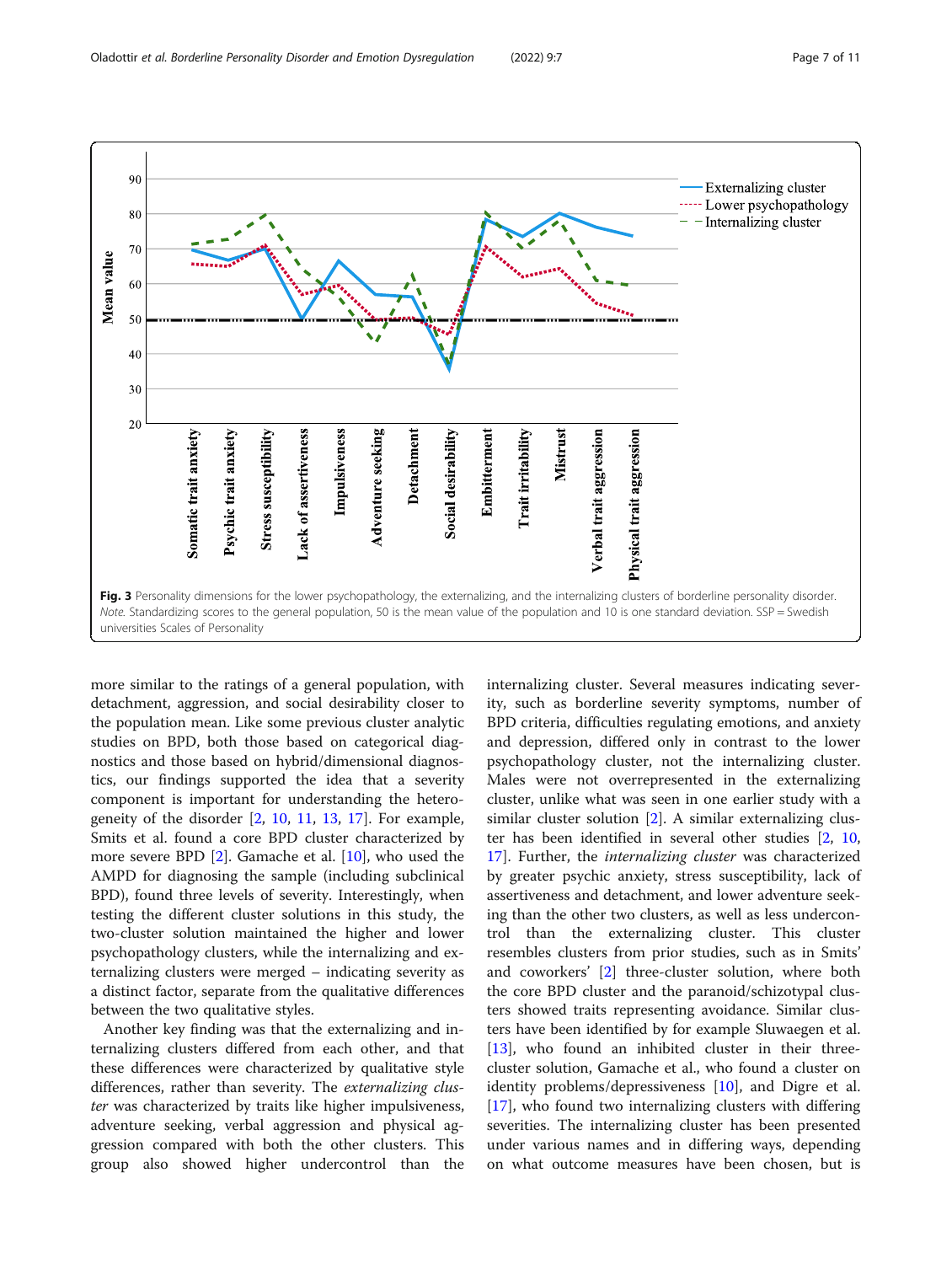|                                                      | Lower psychopathology<br>cluster, n (%) | Externalizing cluster,<br>n(%) | Internalizing cluster,<br>n (%) | Cramér's<br>v | Post-<br>hoc |
|------------------------------------------------------|-----------------------------------------|--------------------------------|---------------------------------|---------------|--------------|
| 1. Fear of abandonment                               | 36 (53.7%)                              | 22 (78.6%)                     | 26 (56.4%)                      | 0.19          |              |
| 2. Unstable relationships                            | 53 (79.1%)                              | 26 (92.9%)                     | 36 (78.3%)                      | 0.15          |              |
| 3. Identity disturbance                              | 30 (44.8%)                              | 16 (57.1%)                     | 23(50.0%)                       | 0.09          |              |
| 4. Impulsiveness                                     | 54 (80.6%)                              | 22 (78.6%)                     | 36 (78.3%)                      | 0.07          |              |
| 5. Suicidal behavior                                 | 57 (85.1%)                              | 23(82.1%)                      | 39 (84.8%)                      | 0.03          |              |
| 6. Affective instability                             | 66 (98.5%)                              | 27 (96.4%)                     | 46 (100.0%)                     | 0.11          |              |
| 7. Feeling of emptiness                              | 54 (80.6%)                              | 24 (85.0%)                     | 43 (93.5%)                      | 0.26          |              |
| 8. Difficulty controlling anger                      | 45(67.2%)                               | 27 (96.4%)                     | 39(84.8%)                       | 0.29          | $A < B***$   |
| 9. Dissociative symptoms, stress-related<br>paranoia | 39 (58.2%)                              | 18 (64.3%)                     | 35 (76.1%)                      | 0.13          |              |
| Number of fulfilled criteria (SD)                    | 6.4(1.2)                                | 7.3(1.2)                       | 7.0(1.1)                        |               |              |

<span id="page-7-0"></span>

| Table 4 Fulfilled borderline personality disorder (BPD) diagnostic criteria for the three-cluster solution of BPD |  |  |  |  |  |
|-------------------------------------------------------------------------------------------------------------------|--|--|--|--|--|
|-------------------------------------------------------------------------------------------------------------------|--|--|--|--|--|

Note. \*\*p < 0.01. One item of missing data on impulsiveness. Two items of missing data on dissociative symptoms and stress-related paranoia. Estimated with mean (standard deviation) on number of fulfilled criteria. Effect size was calculated with Cramér's V. Bonferroni was used for post-hoc analyses

almost always characterized by some kind of inhibition and avoidance problems, whereas the externalizing cluster is characterized by externalization/disinhibition [[2](#page-9-0), [10\]](#page-9-0). Returning to the question of severity; even if most severity measures did not differ between the internalizing and externalizing clusters, some did. This is in line with previous research, where the internalizing subgroup has generally represented the most severe cluster with lower functioning and less response to treatment [[17\]](#page-9-0). In our data, the internalizing cluster had a higher frequency of unemployment or sick leave, possibly suggesting greater work-related impairment. Interestingly, the internalizing cluster also represented the most neurotic cluster in terms of personality traits. This conclusion is based on scores on the neuroticism factor from SSP,

comprising the subscales somatic trait anxiety, psychic trait anxiety, stress susceptibility, lack of assertiveness, and embitterment. On all these subscales, the internalizing cluster had the highest scores of the three clusters. Thus, one alternative interpretation of the clusters in our study could be a three-cluster solution where all three clusters represented different severities, with two also representing one of two styles: a lower psychopathology cluster, an extraverted-intermediate psychopathology cluster, and an introverted-severe psychopathology cluster. However, the similar ratings on anxiety/depression and borderline severity somewhat contradicted such an interpretation, which should therefore primarily serve as a hypothesis for future studies. The discrepancy between higher neuroticism, but similar levels of anxiety

Table 5 Differences in BPD symptoms, emotion regulation, anxiety and depression between BPD clusters

|                | Lower psychopathology<br>cluster,<br>mean (SD) | Externalizing cluster,<br>mean (SD) | Internalizing cluster,<br>mean (SD) | <b>Effect size</b><br>partial $n^2$ | - F   | Post-hoc                     |
|----------------|------------------------------------------------|-------------------------------------|-------------------------------------|-------------------------------------|-------|------------------------------|
|                | 2.2(0.7)                                       | 2.7(0.7)                            | 2.7(0.7)                            | 0.12                                | 9.35  | $A < B^{**}$ , $A < C^{***}$ |
| Nonacceptance  | 3.4(1.1)                                       | 3.6(1.2)                            | 3.9(1.1)                            | 0.12                                | 2.12  |                              |
| Goals          | 4.2(0.8)                                       | 4.4(0.9)                            | 4.6(0.5)                            | 0.08                                | 5.55  | $A < C^{**}$                 |
| <i>Impulse</i> | 3.6(1.1)                                       | 4.3(0.9)                            | 4.3(0.8)                            | 0.13                                | 9.81  | $A < B^{**}$ , $A < C^{***}$ |
| Strategies     | 3.6(1)                                         | 4.0(0.9)                            | 4.3(0.6)                            | 0.11                                | 8.10  | $A \lt C^{***}$              |
| Clarity        | 3.5(1)                                         | 3.9(0.9)                            | 3.9(0.9)                            | 0.05                                | 3.40  |                              |
| Total          | 3.7(0.7)                                       | 4.1(0.7)                            | 4.2(0.6)                            | 0.13                                | 10.10 | $A < B^*$ , $A < C^{***}$    |
|                | 2.7(0.5)                                       | 3.0(0.4)                            | 2.6(0.5)                            | 0.09                                | 6.38  | $C < B^*$                    |
| Anxiety        | 2.5(0.5)                                       | 2.8(0.5)                            | 2.8(0.5)                            | 0.06                                | 4.13  | $A < C^*$                    |
| Depression     | 2.7(0.6)                                       | 3.0(0.5)                            | 3.0(0.5)                            | 0.07                                | 5.32  | $A < C^{**}$                 |
| Total          | 2.6(0.5)                                       | 2.9(0.5)                            | 2.9(0.4)                            | 0.08                                | 5.93  | $A < B^*$ , $A < C^{**}$     |
|                |                                                |                                     |                                     |                                     |       |                              |

Note. BPD = Borderline personality disorder. BSL-23 = Borderline Symptom List 23. DERS-16 = Difficulties in Emotion Regulation Scale-16. EUC-13 = Ego Undercontrol Scale – 13. HSCL-25 = Hopkins Symptom Checklist – 25. Three missing participants for DERS-16, three missing participants for EUC-13. Effect size partial  $\eta^2$  small: 0.01, moderate: 0.06, large: 0.14 (37). Post-hoc Tukey \*p < 0.05, \*\* p < 0.01, \*\*\* p < 0.001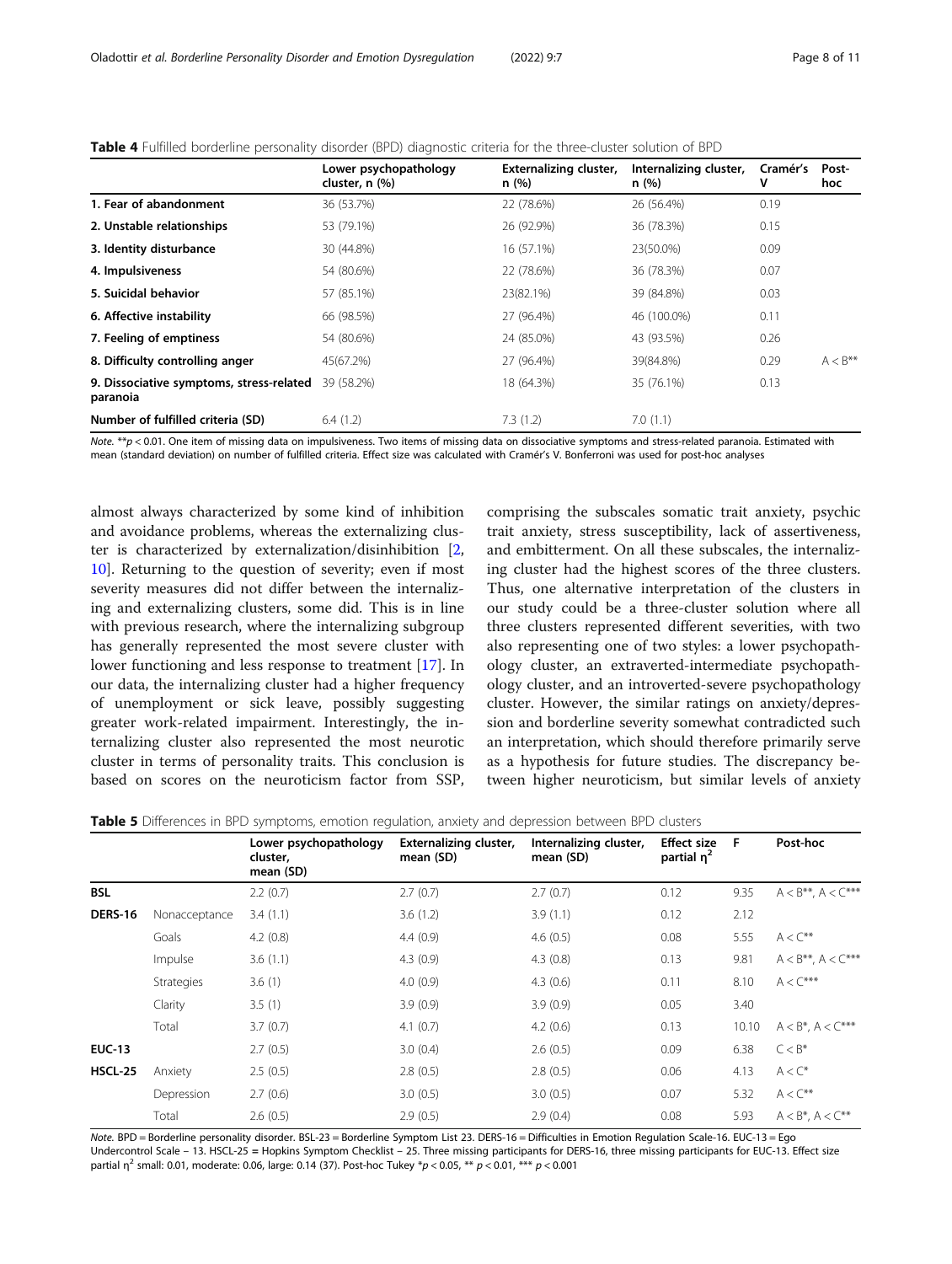and depression and borderline severity, is interesting, and might be explained by differences in the concepts of trait and state. Specifically, a trait measure such as SSP might be valid for assessing personality, even in the presence of a comorbid psychiatric disorder (state) such as anxiety or depression. However, more studies are needed to explore the influence that state has on trait measures, since previous studies are not entirely consistent [[25](#page-10-0), [40\]](#page-10-0).

It is important to mention that contrasting our cluster solution to previous studies is complex, since subtypes are often based on different measures, and different names are used for similar concepts. While this study is based on the subtypes on personality traits, others have based their subtypes on personality disorder assessment [[2,](#page-9-0) [6](#page-9-0)–[12](#page-9-0)], emotional regulation strategies [[13](#page-9-0)], intrapersonal problem inventories [[14,](#page-9-0) [15\]](#page-9-0), suicidal behavior [[16\]](#page-9-0), or other psychological variables [[17\]](#page-9-0). Replicating findings based on another perspective/measure can be a weakness, but also a strength. To our knowledge, clusters are rarely based on personality traits, even though traits are considered the inherited vulnerability in the main models for BPD development  $[1]$  $[1]$ , meaning that this study makes an important contribution.

## Implications and future research

Critics might argue that subtyping of BPD has already been done and that the new AMPD approach should be used if new subtyping is done. However, the categorical approach remains the current choice for diagnosing BPD, the debate on which facets/styles that are the most salient for BPD is still highly current, and BPD heterogeneity has not been resolved [\[1](#page-9-0)]. To our knowledge, no personality measure specifically developed to identify personality traits related to development of psychopathology has previously been used when clustering BPD. This might add information to the debate on facets/ styles that are important for inclusion in future models – either categorical, hybrid, or dimensional. This is supported by findings in a study by Mulay et al. [[41](#page-10-0)], where substantial common ground was identified between these models, and where traditional categorical BPD criteria were translatable to the AMPD dimensional metric. Although our study was not based on the AMPD or ICD-II, it is interesting to see similarities with the results of the study by Gamache et al. [\[10](#page-9-0)], suggesting a severity component and two main facets/styles that seem especially important when diagnosing BPD. Neither the severity component nor the style component is included in the categorical way of diagnosing BPD [\[21\]](#page-10-0). Thus, our findings support hybrid models, as in ICD-11 [\[22](#page-10-0)], where these factors are taken into account. An instrument or clinician rating on severity/impairment, as well as on pathological traits, especially in terms of

externalization versus internalization, could be added to the assessment procedure for diagnosing BPD. This study did not provide findings on which measures are appropriate, but this should be a goal for future studies. A second implication was the one on treatment, where differences in style and severity might raise the question of whether different interventions are needed for different patients. It has been suggested that the dimensional severity indicator might guide prognosis and intensity of treatment, while the traits/styles/facets could indicate the appropriate type of treatment  $[42]$  $[42]$  $[42]$ . Findings in this study do not provide any information on what treatment works for what style or severity; however, we have reasoned that the internalizing/depressive cluster, often characterized by less improvement in treatment [[4,](#page-9-0) [5](#page-9-0)], could benefit from more extensive treatment. This group of patients might be in need of additional or different treatment interventions compared with other patients. While DBT is one of the most well-studied treatments for BPD [[4\]](#page-9-0), Radically Open DBT (RO DBT), an adaptation of DBT developed specifically for internalizing disorders/disorders of overcontrol, could be an option [\[43](#page-10-0)]. Another suggestion could be to add RO DBT skills training to standard DBT for this group in future studies.

## Limitations

The study has some limitations. First, even though the sample is as large as in previous cluster analyses of BPD [[13,](#page-9-0) [14\]](#page-9-0), the sample may be somewhat small to detect all potentially meaningful differences. Second, more females than males participated in this study, though males and females seem to have BPD to the same extent in the community [[44](#page-10-0)], limiting the generalizability of our findings. Third, participants were recruited from a specialized DBT unit, thus probably representing a more severe subgroup of the BPD population, in need of full-scale specialized treatment that is not available at other clinics. Fourth, there are limitations with self-rating scales, for example, that people tend to answer the questions in a way that is favorable for them [[45](#page-10-0)]. Adding a clinically rated instrument would have strengthened the findings. Lastly, this study lacks measures or ratings that are specifically developed to correspond to the AMPD/ ICD-11 models for diagnosing BPD.

## Conclusions

In the present study, we identified three clusters of BPD: the lower psychopathology, the externalizing, and the internalizing. The three-cluster solution is the one most commonly identified, and this study has added further evidence to these findings. The small differences in diagnostic criteria found in our results, in combination with significant differences on other measures such as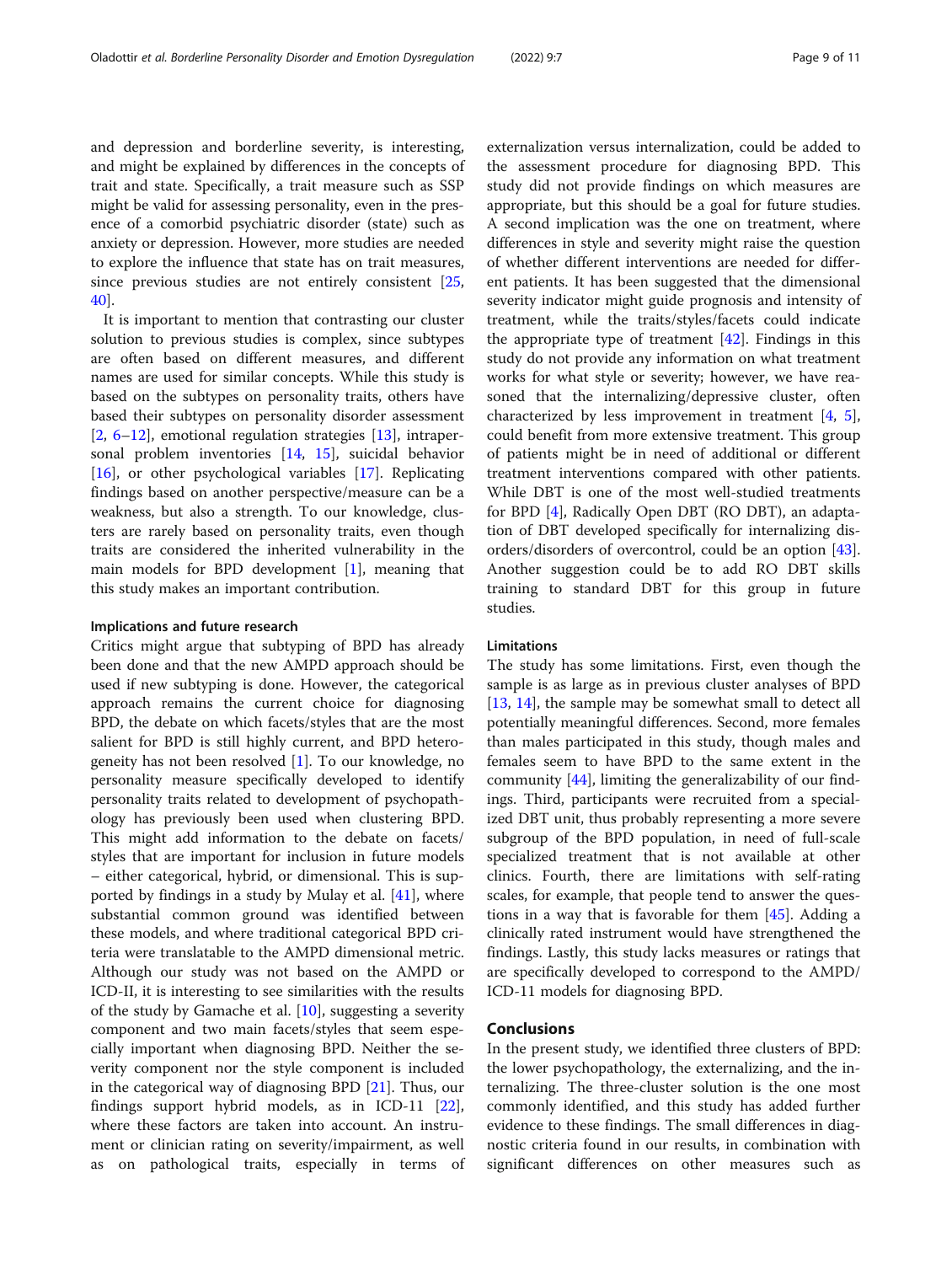<span id="page-9-0"></span>personality, emotion regulation and control, and severity, suggest that the current way of diagnosing BPD in DSM is inadequate. The three clusters showed similarities with several clusters identified in previous research – including a severity indicator, as well as an indicator of style (externalizing and internalizing), supporting hybrid models for diagnosing BPD. This knowledge might help us improve assessment and personalize treatment so that it better fits the needs of each specific BPD patient.

#### Abbreviations

AMPD: Alternative Model of Personality Disorders; ANOVA: One-way analysis of variance; BPD: Borderline personality disorder; BSL-23: Borderline Symptom List – short version; DBT: Dialectical behavior therapy; DERS-16: Difficulties in Emotion Regulation Scale – short version; DSM-IV: Diagnostic and Statistical Manual of Mental Disorders; EUC-13: Ego Undercontrol Scale – short version; HSCL-25: Hopkins Symptom Checklist – short version; ICD: International Classifications of Diseases; RO-DBT: Radically Open Dialectical Behavior Therapy; SCID-II: Structured Clinical Interview for axis II personality disorders; SSP: Swedish universities Scales of Personality

#### Acknowledgments

We would like to thank all the participants for their involvement in the study, Region Uppsala for providing a salary to the first author, and Hans Arinell for statistical advice.

#### Authors' contributions

All authors contributed substantially to each part of the manuscript. KO was a major contributor in analyzing the data and writing the first draft of the manuscript; MI contributed substantially to interpretation of data analyses and finalized the manuscript; MR analyzed and interpreted data and commented on previous versions of the manuscript. MWA provided knowledge of interpretation of data and commented previous version of the manuscript. All authors read and approved the final manuscript.

#### Funding

Region Uppsala provided salary to the last author. The funder had no influence over the design, data collection, analysis, interpretation, or in writing the manuscript. Open access funding provided by Uppsala University.

#### Availability of data and materials

Data will not be made publicly available due to confidentiality, but can be made available upon reasonable request to the corresponding author.

## **Declarations**

## Ethics approval and consent to participate

This study was performed in line with the principles of the Declaration of Helsinki. The study was approved by the Regional Ethics Committee in Uppsala (Ref. no. 2014/252). Informed consent was obtained from all individual participants included in the study.

#### Consent for publication

Patients signed informed consent regarding publishing their data.

#### Competing interests

The authors declare that they have no conflict of interest.

#### Author details

<sup>1</sup>Department of Neuroscience, Psychiatry, Uppsala University, Entrance 10, Floor 3B, SE-751 85 Uppsala, Sweden. <sup>2</sup> Present address: Psychiatry Northwest, Region Stockholm, PO Box 98, SE-191 22 Sollentuna, Sweden.

Received: 14 November 2021 Accepted: 16 January 2022 Published online: 08 February 2022

#### References

- 1. Garland J, Miller S. Borderline personality disorder: part 1 assessment and diagnosis. B J Psych Adv. 2020;26(3):159–72. [https://doi.org/10.1192/bja.2019.](https://doi.org/10.1192/bja.2019.76) [76.](https://doi.org/10.1192/bja.2019.76)
- 2. Smits ML, Feenstra DJ, Bales DL, de Vos J, Lucas Z, Verheul R, et al. Subtypes of borderline personality disorder patients: a cluster-analytic approach. Borderline Personal Disord Emot Dysregulation. 2017;4(1):1–15. [https://doi.](https://doi.org/10.1186/s40479-017-0066-4) [org/10.1186/s40479-017-0066-4](https://doi.org/10.1186/s40479-017-0066-4).
- 3. Eaton NR, Krueger RF, Keyes KM, Skodol AE, Markon KE, Grant BF, et al. Borderline personality disorder co-morbidity: relationship to the internalizing–externalizing structure of common mental disorders. Psychol Med. 2011;41(5):1041–50. <https://doi.org/10.1017/S0033291710001662>.
- 4. Panos PT, Jackson JW, Hasan O, Panos A. Meta-analysis and systematic review assessing the efficacy of dialectical behavior therapy (DBT). Res Soc Work Pract. 2014;24(2):213–23. [https://doi.org/10.1177/1049731513503047.](https://doi.org/10.1177/1049731513503047)
- 5. Storebø OJ, Stoffers-Winterling JM, Völlm BA, Kongerslev MT, Mattivi JT, Jørgensen MS, et al. Psychological therapies for people with borderline personality disorder. Cochrane Database Syst Rev. 2020;2020(11):CD012955. [https://doi.org/10.1002/14651858.CD012955.pub2.](https://doi.org/10.1002/14651858.CD012955.pub2)
- 6. Clifton A, Pilkonis PA. Evidence for a single latent class of diagnostic and statistical manual of mental disorders borderline personality pathology. Compr Psychiatry. 2007;48(1):70–8. [https://doi.org/10.1016/j.comppsych.2](https://doi.org/10.1016/j.comppsych.2006.07.002) [006.07.002](https://doi.org/10.1016/j.comppsych.2006.07.002).
- 7. Fossati A, Maffei C, Bagnato M, Donati D, Namia C, Novella L. Latent structure analysis of DSM-IV borderline personality disorder criteria. Compr Psychiatry. 1999;40(1):72–9. [https://doi.org/10.1016/S0010-440X\(99\)90080-9.](https://doi.org/10.1016/S0010-440X(99)90080-9)
- Critchfield KL, Clarkin JF, Levy KN, Kernberg OF. Organization of cooccurring Axis II features in borderline personality disorder. Br J Clin Psychol. 2008;47(2):185–200. <https://doi.org/10.1348/014466507X240731>.
- 9. Rusch KM, Guastello SJ, Mason PT. Differentiating symptom clusters of borderline personality disorder. J Clin Psychol. 1992;48(6):730–8. [https://doi.](https://doi.org/10.1002/1097-4679(199211)48:6<730::AID-JCLP2270480606>3.0.CO;2-V) [org/10.1002/1097-4679\(199211\)48:6<730::AID-JCLP2270480606>3.0.CO;2-V.](https://doi.org/10.1002/1097-4679(199211)48:6<730::AID-JCLP2270480606>3.0.CO;2-V)
- 10. Gamache D, Savard C, Leclerc P, Payant M, Côté A, Faucher J, et al. Latent profiles of patients with borderline pathology based on the alternative DSM-5 model for personality disorders. Borderline Personal Disord Emot Dysregulation. 2021;8(1):1–13. <https://doi.org/10.1186/s40479-021-00146-w>.
- 11. Johnson BN, Levy KN. Identifying unstable and empty phenotypes of borderline personality through factor mixture modeling in a large nonclinical sample. Personal Disord Theory, Res Treat. 2019; doi:[https://doi.](https://doi.org/10.1037/per0000360) [org/10.1037/per0000360](https://doi.org/10.1037/per0000360).
- 12. Lewis K, Caputi P, Grenyer BFS. Borderline personality disorder subtypes: a factor analysis of the DSM-IV criteria. Personal Ment Health. 2012;6(3):196– 206. [https://doi.org/10.1002/pmh.1183.](https://doi.org/10.1002/pmh.1183)
- 13. Sleuwaegen E, Claes L, Luyckx K, Berens A, Vogels C, Sabbe B. Subtypes in borderline patients based on reactive and regulative temperament. Pers Individ Dif Elsevier Ltd. 2017;108:14–9. [https://doi.org/10.1016/j.paid.2016.11.](https://doi.org/10.1016/j.paid.2016.11.065) [065.](https://doi.org/10.1016/j.paid.2016.11.065)
- 14. Leihener F, Wagner A, Haaf B, Schmidt C, Lieb K, Stieglitz R, et al. Subtype differentiation of patients with borderline personality disorder using a circumplex model of interpersonal behavior. J Nerv Ment Dis. 2003;191(4): 248–54. <https://doi.org/10.1097/00005053-200304000-00006>.
- 15. Salzer S, Streeck U, Jaeger U, Masuhr O, Warwas J, Leichsenring F, et al. Patterns of interpersonal problems in borderline personality disorder. J Nerv Ment Dis. 2013;201(2):94–8. [https://doi.org/10.1097/NMD.0b013e3182532](https://doi.org/10.1097/NMD.0b013e3182532b59) [b59](https://doi.org/10.1097/NMD.0b013e3182532b59).
- 16. Soloff PH, Chiappetta L. Subtyping borderline personality disorder by suicidal behavior. J Personal Disord. 2012;26(3):468–80. [https://doi.org/10.1](https://doi.org/10.1521/pedi.2012.26.3.468) [521/pedi.2012.26.3.468.](https://doi.org/10.1521/pedi.2012.26.3.468)
- 17. Digre EI, Reece J, Johnson AL, Thomas RA. Treatment response in subtypes of borderline personality disorder. Personal Ment Health. 2009;3(1):56–67. <https://doi.org/10.1002/pmh.64>.
- 18. Widiger TA, Trull TJ, Plate tectonics in the classification of personality disorder: shifting to a dimensional model. Am Psychol. 2007;62(2):71–83. <https://doi.org/10.1037/0003-066X.62.2.71>.
- 19. Hallquist MN, Pilkonis PA. Refining the phenotype of borderline personality disorder: diagnostic criteria and beyond. Personal Disord Theory Res Treat. 2012;3(3):228–46. [https://doi.org/10.1037/a0027953.](https://doi.org/10.1037/a0027953)